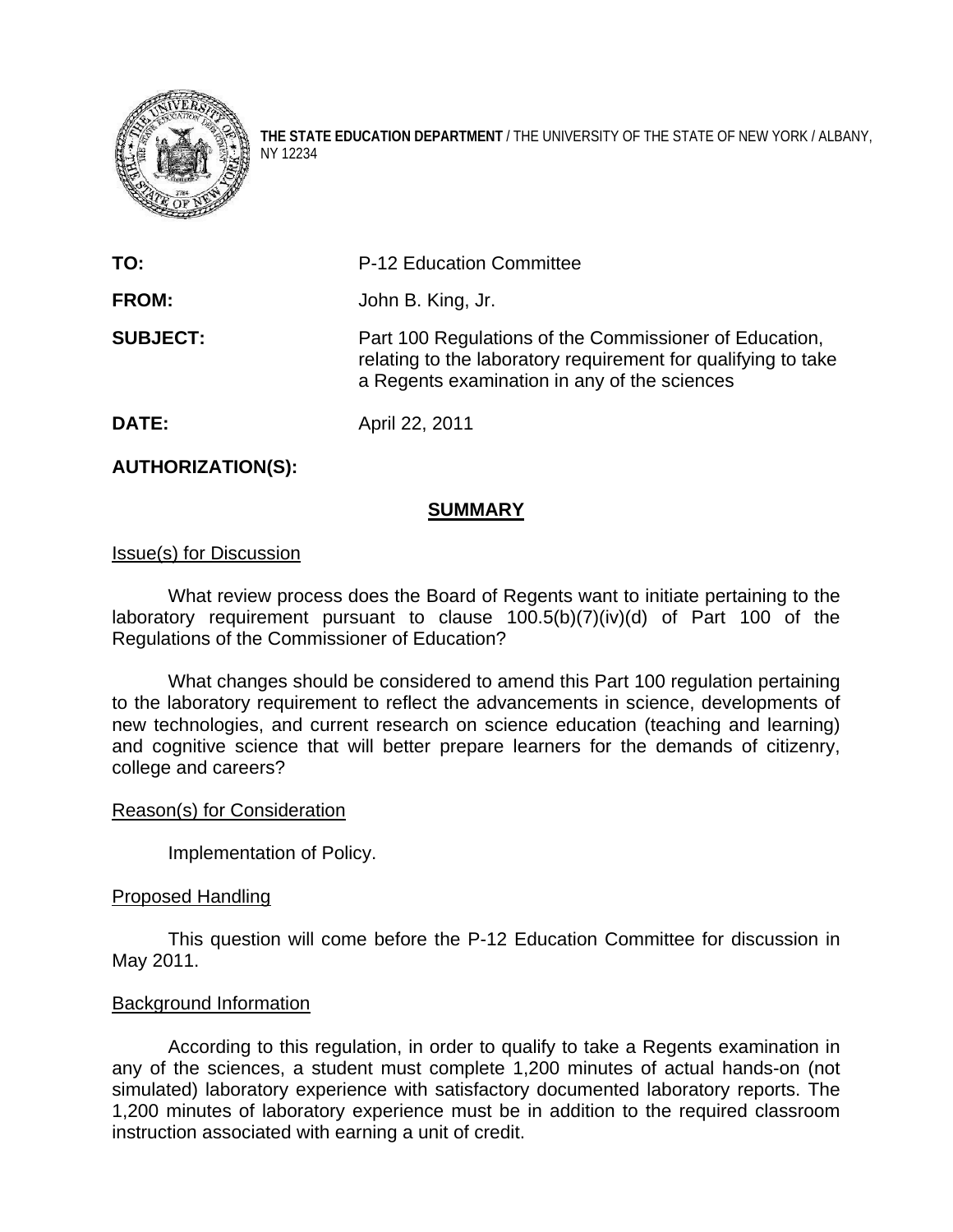The laboratory requirement is satisfied by completing a minimum number of minutes of actual hands-on laboratory experiences with documented satisfactory reports. Local school districts have the responsibility to develop and implement comprehensive laboratory activities and experiences and to determine what constitutes a satisfactory laboratory report. These components of the laboratory requirement, however, are not necessarily correlated with a statewide model of quality instruction and mastery of the New York State (NYS) Learning Standards. Courses that culminate in the Regents Examination in Living Environment must incorporate four required laboratory activities developed by the Department. Courses that culminate in the Regents Examination in Physical Setting/Earth Science should incorporate laboratory activities that address the performance component (hands-on) included as a part of the examination.

At the October and December 2010 and the March 2011 meetings of the Board of Regents, the College and Career Readiness Working Group considered potential revisions to high school graduation requirements, in terms of their effectiveness and their ability to maximize all students' educational potential, and as a signal to higher education institutions and employers that New York's high school graduates must be college- and career-ready. These potential revisions include increasing the number of units of credit in science for graduation from 3 credits to 4 credits.

 Many colleges and universities in New York and in other states require students to earn at least 2 or 3 units of credit in science as a result of successful completion of high school science courses that include required laboratory experiences. According to the current Part 100 Regulations, high school students must earn 3 units of credit in science (at least one unit in physical science, at least one unit in life science, and one in either physical science or life science) and take and pass one Regents examination in any of the four sciences (Living Environment, Physical Setting/Earth Science, Physical Setting/Chemistry, Physical Setting/Physics). In order to qualify to take any of the four Regents examinations in science, a student must complete the laboratory requirement. High school students in New York today can satisfy diploma requirements in science and still not meet the minimum admissions requirements for science in many colleges and universities, because they only need to earn one unit of course credit (one science course) that includes the laboratory requirement.

At the January 2011 meeting, the Board of Regents adopted NYS P-12 Common Core State Standards for English Language Arts & Literacy and Mathematics, and approved the new Pre-kindergarten Learning Standards. The Common Core Standards were the product of collaboration across 48 states and 3 territories to develop a common understanding of the knowledge and skills in English Language Arts & Literacy and Mathematics required for college and career readiness. A similar effort is underway in Science. A Framework for Science Education, developed by the National Academies' Board on Science Education, is under a revision process. Once published, this Framework will be the foundation upon which the Next Generation Science Standards will be developed by a coalition of states in collaboration with Achieve, Inc. and completion is anticipated in late 2011.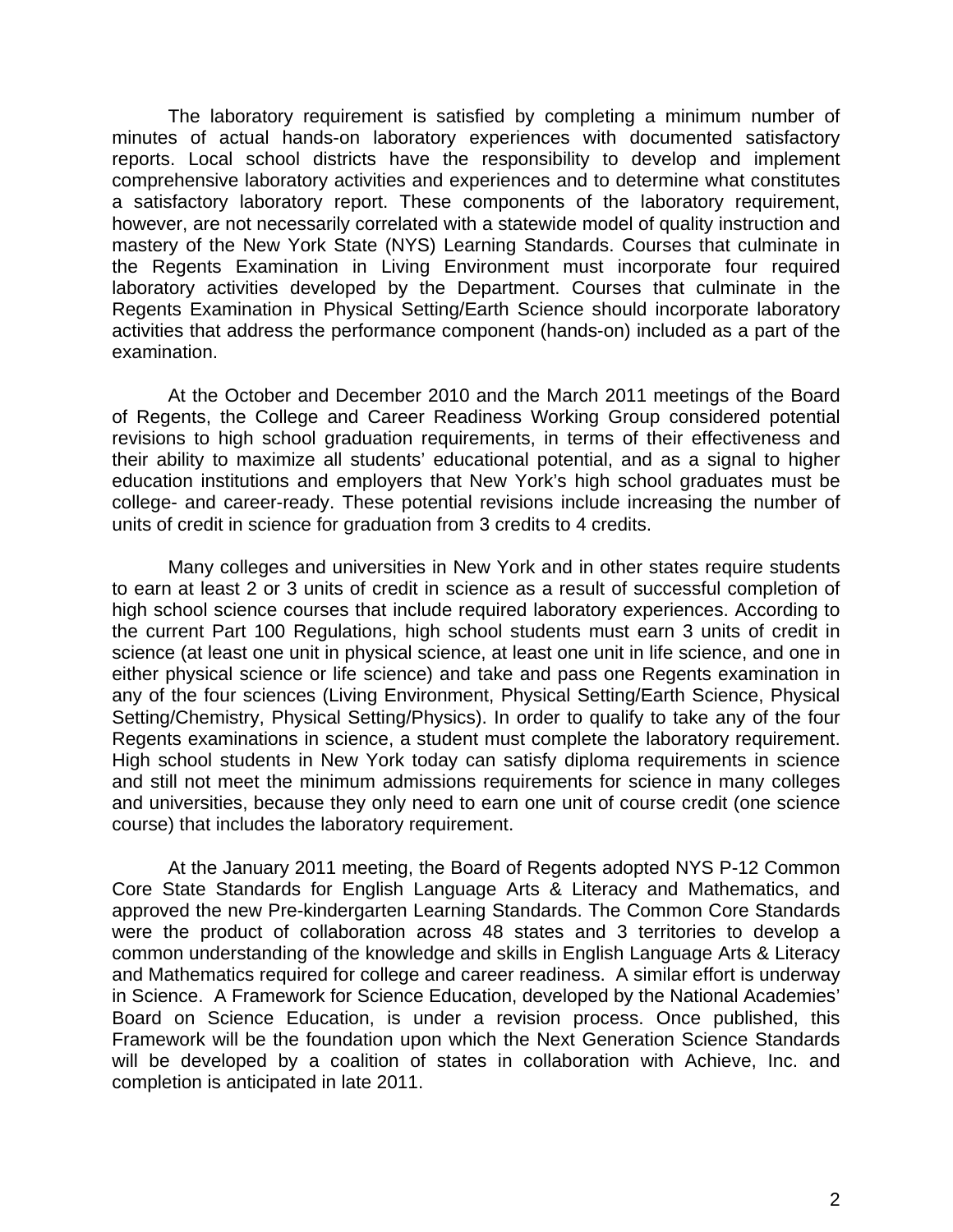Recent changes and proposed additions to Commissioner's Regulations allow students to demonstrate achievement of the NYS Learning Standards through alternate pathways beyond traditional coursework. Regardless of the pathway followed to earn a unit of credit, all students must satisfy the laboratory requirement as addressed in clause 100.5(b)(7)(iv)(d) of the Commissioner's Regulations to qualify to take a Regents examination in any of the sciences. For example, students can participate in online and blended learning under certain circumstances, including:

- 1. participation in a district-approved independent study course (maximum of 3 elective credits) (8 NYCRR §100.5[d][9]);
- 2. making up incomplete or failed course credit (8 NYCRR §100.5[d][8]);
- 3. earning credit by examination (maximum of 6 1/2 credits) (8 NYCRR §100.5[d][1]); and
- 4. earning credit through completion of online and blended courses (proposed 8 NYCRR §100.5[d][10]).

 According to well regarded work on this topic, America's Lab Report: Investigations in High School Science (National Research Council, 2006), laboratory experiences are defined as follows:

## *Laboratory experiences provide opportunities for students to interact directly with the material world (or with data drawn from the material world), using the tools, data collection techniques, models, and theories of science.*

*This definition includes student interaction with astronomical databases, genome databases, databases of climatic events over long time periods, and other large*  data sets derived directly from the material world. It does not include student *manipulation or analysis of data created by a teacher to simulate direct interaction with the material world. For example, if a physics teacher presented students with a constructed data set on the weight and required pulling force for boxes pulled across desks with different surfaces and asked them to analyze these data, the students' problem-solving activity would not constitute a laboratory experience in the committee's definition.* 

*In the committee's view, science education includes learning about the methods and processes of scientific research (science process) and the knowledge derived through this process (science content). Science process centers on direct interactions with the natural world aimed at explaining natural phenomena. Science education would not be about science if it did not include opportunities for students to learn about both the process and the content of science. Laboratory experiences, in the committee's definition, can potentially provide one such opportunity.* 

 Discussion surrounding the laboratory requirement and laboratory experiences should reflect the advancements in science, developments of new technologies, and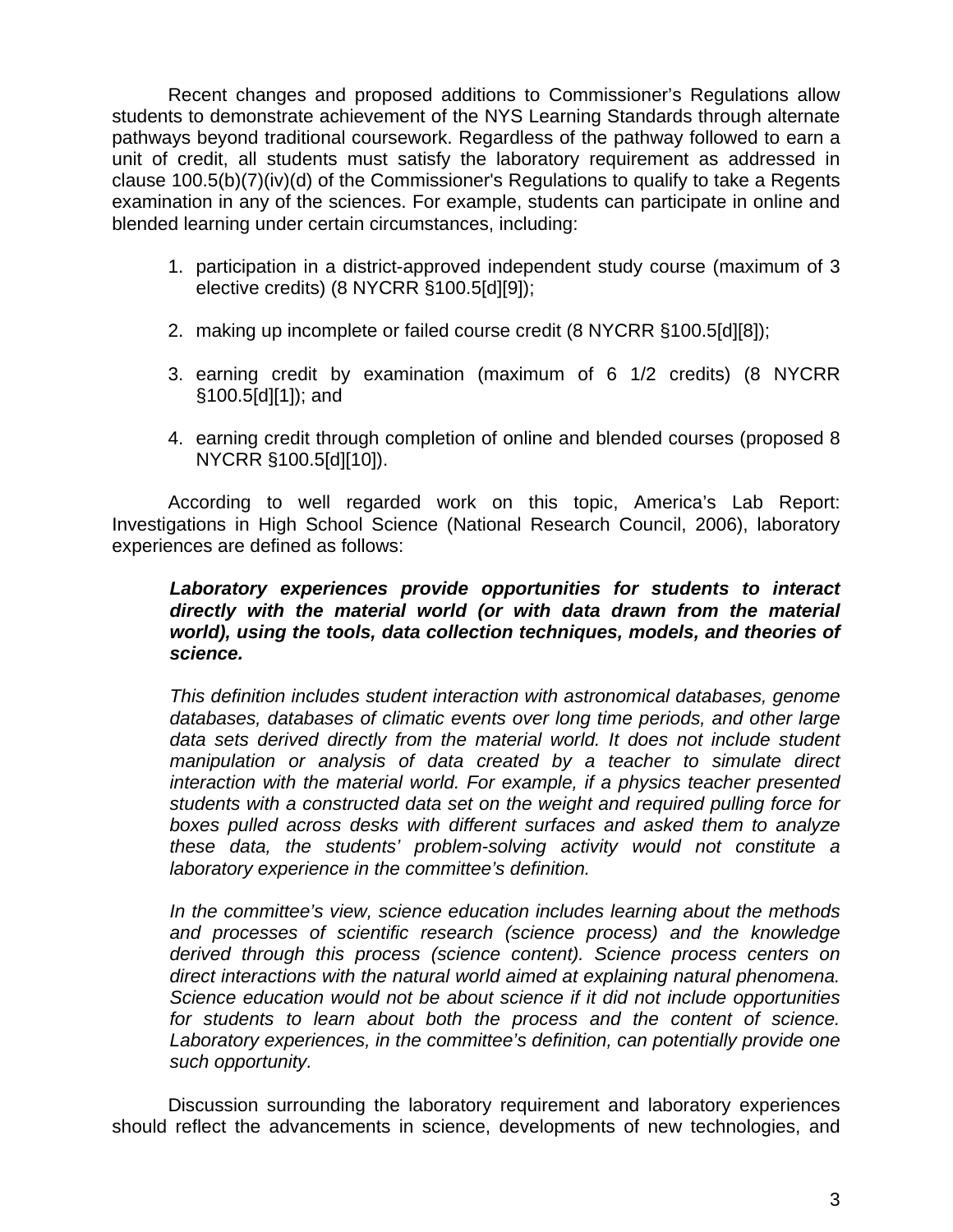current research on science education (teaching and learning) and cognitive science that will better prepare learners for the demands of citizenry, college and careers. Any amendments to the science requirements under clause 100.5(b)(7)(iv)(d) must consider regulatory language that addresses opportunities for quality laboratory experiences and demonstration of competencies towards mastery of the learning standards while earning a unit of credit as reflected in subdivisions 100.1(a) and (b):

a. **Unit of study** means at least 180 minutes of instruction per week throughout the school year, or the equivalent.

# b. **Unit of credit is earned by:**

1. the mastery of the learning outcomes set forth in a New York Statedeveloped or locally developed syllabus for a given high school subject, after a student has had the opportunity to complete a unit of study in the given subject matter area.

# **Recommendation**

 It is recommended that the Regents direct Department staff to convene a group of science, technology, and education stakeholders including teachers and leaders from school districts, institutions of higher education, and business and industry to:

- review and evaluate the science laboratory requirement;
- consider and appraise current available research on teaching and learning in science; and
- make recommendations to the Board of Regents regarding amendments to current clause 100.5(b)(7)(iv)(d) of the Commissioner's Regulations.

In doing so, the following will be considered:

- hands-on, inquiry-centered laboratory experiences are essential foundations for college and career readiness, and citizenry in a scientific and technological global economy;
- the College Board unequivocally supports hands-on laboratory or field experiences as required for course approval, just as it unequivocally supports the concept of flexibility in AP course delivery. (Currently AP courses that combine hands-on and virtual laboratory experiences but do not meet a minimum handson requirement receive a one year conditional approval from College Board.);
- the long history of the laboratory requirement in providing students with opportunities for hands-on scientific experiences preparing them for citizenry, and colleges and careers;
- an increasingly scientific and technological world demands the ability to conduct scientific inquiry through investigation, exploration, and discovery of the natural world;